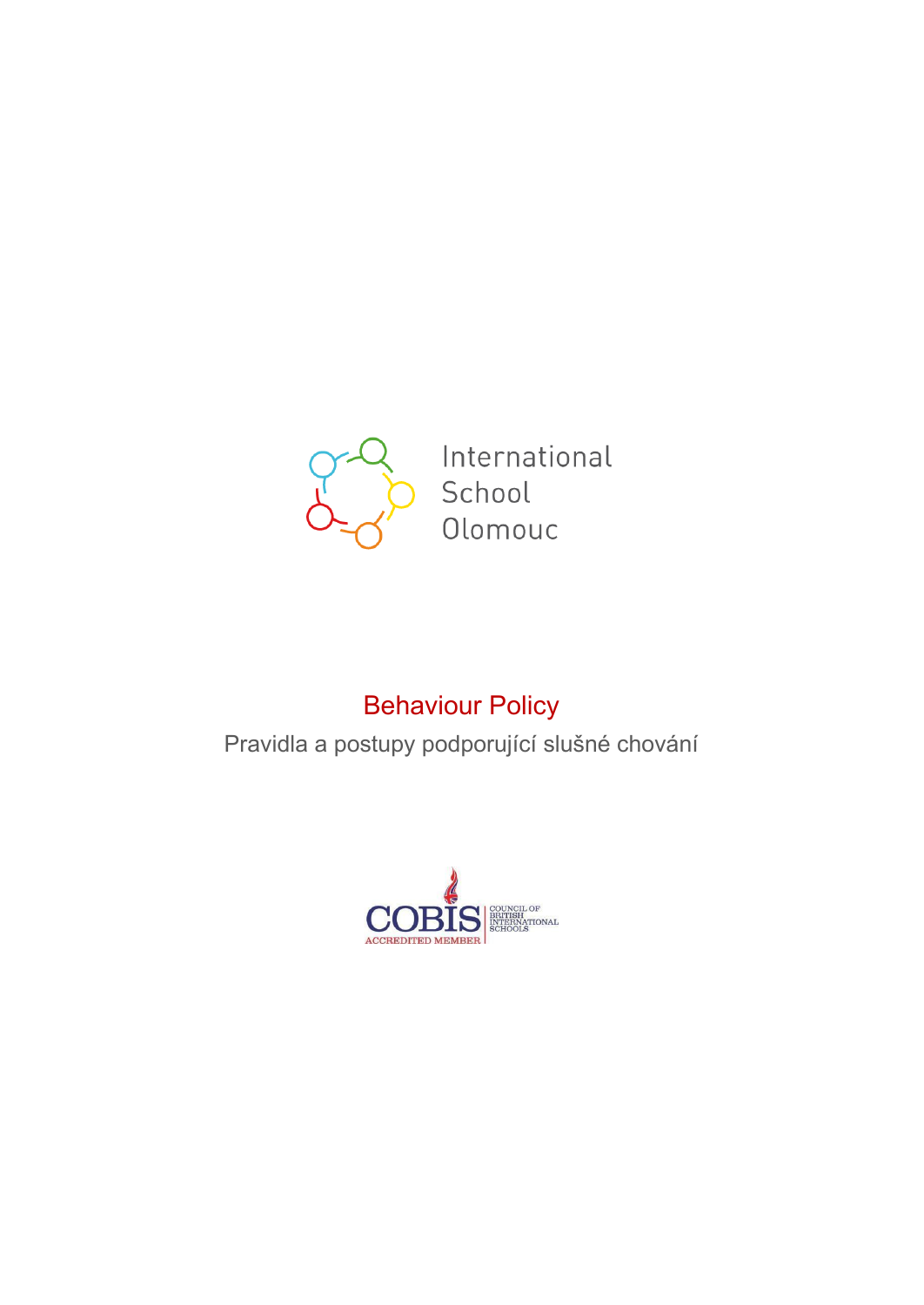

## Behaviour Policy

(Pravidla a postupy podporující slušné chování)

School: *Č*esko Britská Mezinárodní škola <sup>a</sup> Mate*ř*ská škola s.r.o., Sokolovská 76/6, 779 00 Olomouc

| Policy Leader:                                                      | Date & Signature:            |  |  |
|---------------------------------------------------------------------|------------------------------|--|--|
| Mgr. Eva Pluskalová                                                 |                              |  |  |
|                                                                     | Eng Plushelon                |  |  |
|                                                                     | 20 <sup>th</sup> August 2021 |  |  |
| Checked & Authorised by:                                            | Date & Signature:            |  |  |
| Petr Pospíšil, M.A. (Dunelm)                                        | Comell let                   |  |  |
|                                                                     | 23rd August 2021             |  |  |
| Scope: This policy applies to the Junior & Senior School community. |                              |  |  |
| Effective from:                                                     | Effective to:                |  |  |
| September 2021                                                      | August 2022                  |  |  |

**Behaviour Policy:**

Date Due for review: June 2022

### Distribution list:

- 1. Proprietor
- 2. Head of School
- 3. Deputy Head
- 4. Teaching staff
- 5. Parents / Legal Guardians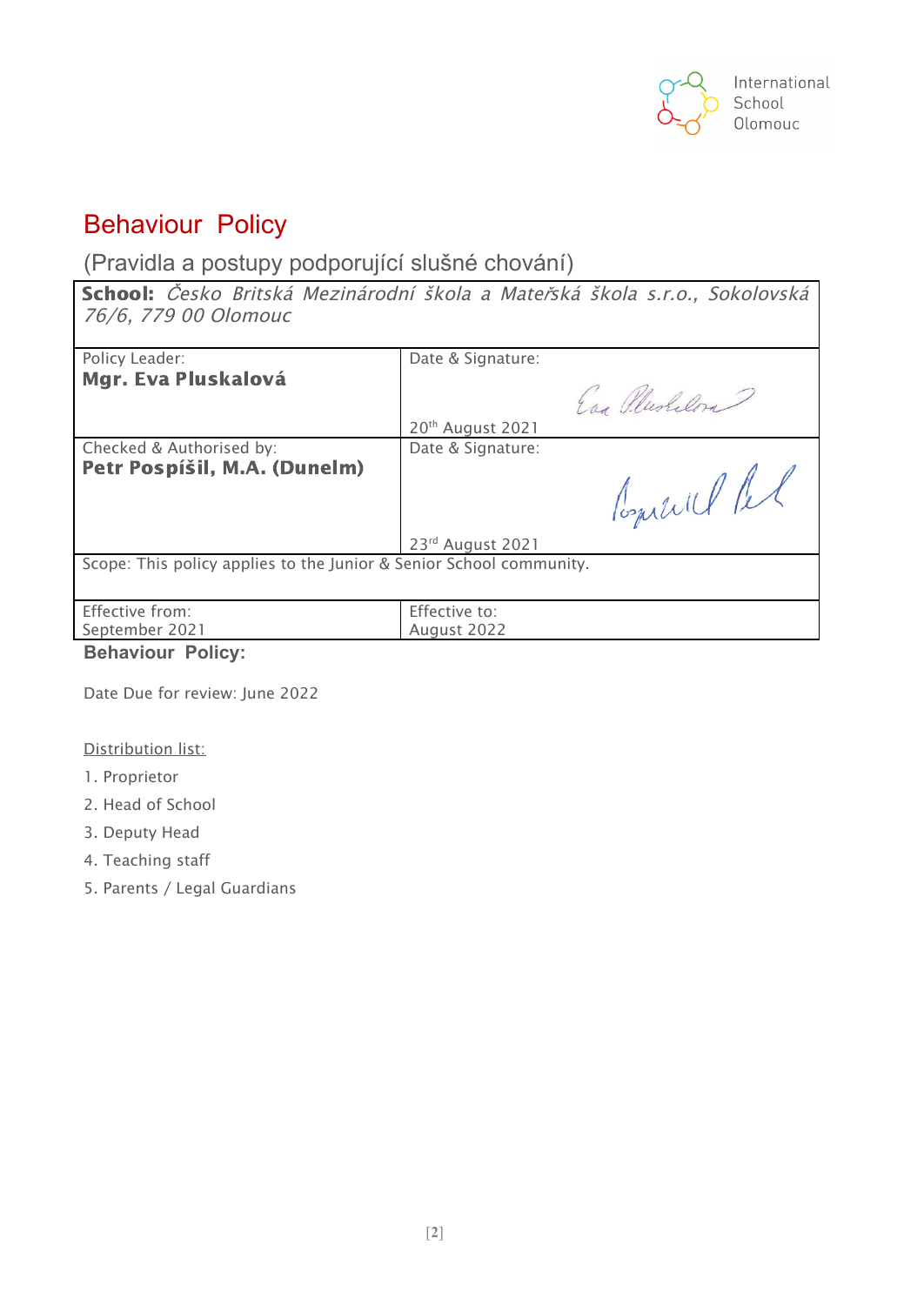

## Policy statement

At the International School Olomouc we believe that our school is a caring community, whose values are built on mutual trust and respect for all. We aim to provide an environment in which every member of the school community is treated fairly and well, regardless of gender, disability, and ethnicity, social, cultural or religious background, so all members of the school can live and work together in a supportive way.

By stating our expectations through this policy that we have for the way in which each member of our school community should conduct themselves, a common understanding is promoted that helps to ensure our school is a safe and orderly community of learners. A common understanding of, and approach to, agreed principles of behaviour, brings the advantages of:

- benefits to the pupils;
- guidance to staff;
- clearly informing parents/legal guardians;
- consistency with the expectations of other international schools and the local community;

This policy is supported by both of our PSHE and Anti-bullying Policies.

### Aims

### *Good behaviour creates a better climate for learning.*

By reinforcing good behaviour and discouraging poor behaviour we aim to foster in each child the ability to:

- behave in a considerate way towards others:
- grow in independent thought and judgement;
- take responsibility for their own actions.

### *We aim to:*

- create a community where all its members feel valued and respected and where the building of positive relationships is crucial;
- help children grow, live and work in a safe, happy and secure environment and become positive, responsible and independent members of the community;
- create an environment that is stimulating and enriching and in which effective learning and teaching can take place;
- to teach, through the school curriculums, values and attitudes as well as knowledge, understanding and skills, in order to promote responsible behaviour, self-discipline and respect for self, others, property and the world around us;
- treat all children fairly and apply this policy in a consistent way.

## **Objectives**

To meet these aims through our Behaviour Policy we have set the following objectives.

all members of the school community will be involved in implementing this Policy in a consistent way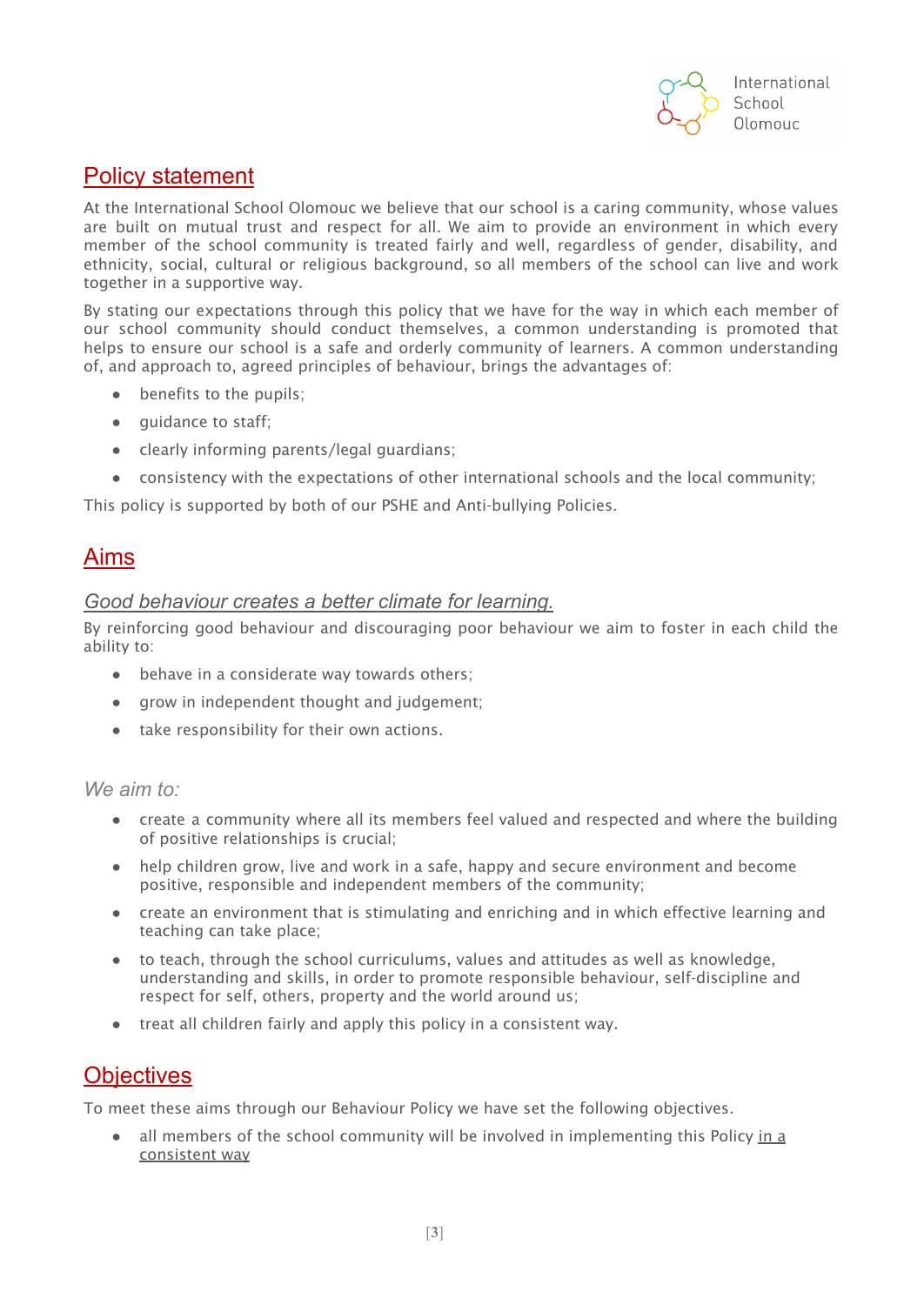

- staff and children will behave towards each other with mutual respect, consideration and tolerance
- we will praise positive behaviour with a system of rewards
- pupils will face sanctions if they choose not to keep the Golden Rules (see below)
- the school will involve parents/legal guardians and carers at an early stage if a child's behaviour is a cause for concern or if a serious incident has occurred
- the school may ask parents/legal guardians to pay for damage to property that is the direct result of their child's misbehaviour.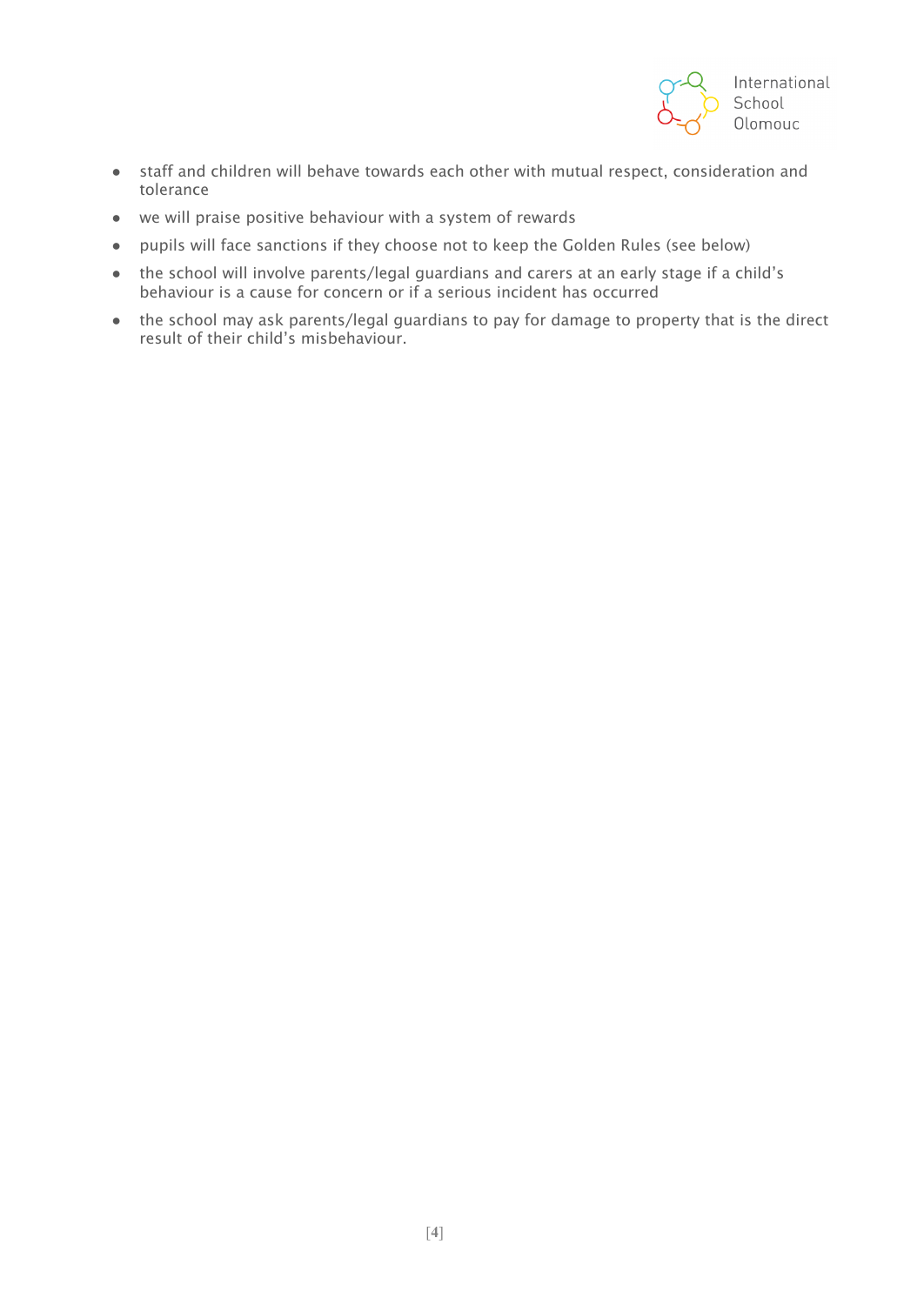

## The Golden Rules: a whole school approach

*Knowing "our ABCs", understanding them and applying them make the world a better place.*

We provide for our learners a set of clear rules called '**The Golden Rules**':

| <b>BE SAFE!</b> |                    |                       |  |
|-----------------|--------------------|-----------------------|--|
|                 | 1. We walk slowly. | We don't run.         |  |
|                 | 2. We are gentle.  | We don't hurt others. |  |

### B. BE RESPECTFUL!

 $A$ .

| 3. We are polite, kind and helpful. | We don't hurt anybody's feelings. |
|-------------------------------------|-----------------------------------|
| 4. We listen.                       | We don't interrupt.               |
| 5. We look after property.          | We don't waste or damage things.  |
| 6. We speak softly.                 | We don't shout.                   |

### C. BE RESPONSIBLE!

| 7. We are honest.               | We don't cover up the truth.            |
|---------------------------------|-----------------------------------------|
| 8. We work hard.                | We don't waste our own or others' time. |
| 9. We clean up after ourselves. | We don't leave any mess behind.         |

These rules are displayed in each classroom and in the school hallway. It is the responsibility of the class teacher to ensure that the Golden rules are enforced in their class, and that their class behaves in a responsible manner. The class teachers in our school have high expectations of the children in terms of behaviour and learning; and they strive to ensure that all children work and act to the best of their ability.

The Golden rules are discussed with pupils at the beginning of the school year, as part of the PSHE programme, in Circle times, in assemblies and on a daily basis when the atmosphere or situation in class requires it. We expect all members of our community to become familiar with these rules and apply them in their everyday life.

## Golden Time: the underlying principles

Golden Time is a privilege that is available to all children if they follow The Golden Rules. Golden Time is a fixed amount of time (15 minutes) set aside each week during which children may undertake individual, paired or group activities of their own choice.

Children who have not lost any of their Golden Time over the school year are awarded house points for their respective houses at the end of the school year, benefiting their House score overall. Those who have lost it ONCE within the school year are given less points while those who have lost it TWICE within the school year are given no points for their House. Each classroom has a Golden Time display showing how successful each child has been.

Class teachers may award a special prize to those pupils, who made significant progress and whose behaviour noticeably improved, although they cannot be given any of the cups according to the Golden rules. This special prize is decided by the class teacher and is awarded to motivate the child to continue with their progression.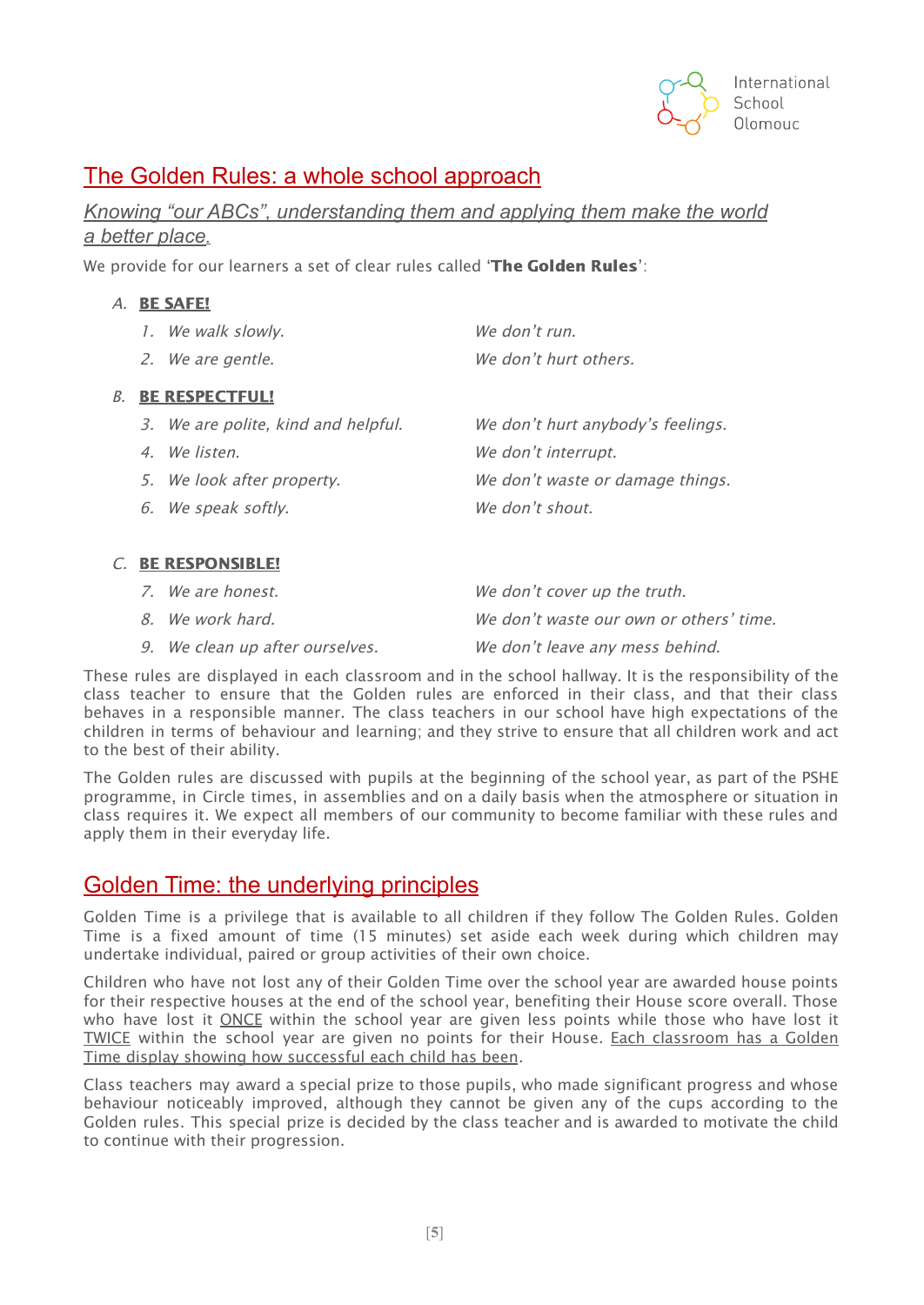

The class teachers of Y1 and Y2 children or of children who are not able to comply with The Golden Rules to the same extent as other children might slightly and sensitively adjust these success criteria to meet the needs of these children and help them improve and achieve success in an age-appropriate way.

Each adult who works with children at our school and is responsible for them have an access to our school website ([www.ischool.cz](http://www.ischool.cz/) - Intranet - School Behaviour Log) where all the issues are recorded and s/he should also have a master copy of *The Follow-Up Agreement*, so s/he can make copies of them when needed, fill them out together with a child and then hand them over to the particular class teacher who takes appropriate action.

Activities on offer during Golden Time are negotiable between teachers and children.

Unsatisfactory behaviour can lead to a child losing some of her/his Golden Time. Children who have lost Golden Time lose it at the start of Golden Time. They are required to complete a sanction while others are enjoying their Golden Time. When they have completed their sanction, they join the activity that they chose. Discussion with the class teacher takes place later.

No child loses Golden Time without first being warned that s/he is at risk of doing so. All the warnings are recorded by the adult who is in charge of the child at the time. This adult records the incident using the online form called *School Behaviour Log* on the school intranet (generating an email to parents/legal guardians automatically) and also helps the child prevent such misbehaviour by filling out *The Follow-Up Agreement* together with the child. This adult also orally informs the class teacher of the child about her/his misbehaviour as soon as possible after the misbehaviour has taken place. If the same child breaks the same rule during the same week again, then they lose 5 minutes from their Golden Time. Continued warning and rule-breaking add another 5 minutes to the time lost. A child can lose up to 15 minutes of her/his Golden Time. Each child should experience 5 minutes of Golden Time at least.

Only in exceptional circumstances, when major problem behaviours occur (such as physical abuse, severe bullying, etc.), is Golden Time lost without prior warning. An online record is kept of all Golden Time lost by individuals, and again The Follow Up Agreement is filled out. The adult who is in charge follows the same procedure as with the minor problem behaviours. If further steps need to be taken, the particular class teacher deals with them.

If a child loses 15 minutes of her/his Golden Time a "win back golden time" contract will be discussed with the child. The child will be given the opportunity to "win back" up to 10 minutes of Golden Time if there has been a significant improvement in her/his behaviour.

Class teachers of children who regularly lose Golden Time will request a meeting with the child's parents/legal guardians (either in person or via alternative methods – email, letter, phone) to develop Individual Behaviour Support Plan that will help the child improve her/his behaviour in close cooperation with her/his parents/legal guardians.

After School Club follows the same rules and a positive reward system, but it is kept separate from the school day reward system. Children who attend After School Club (ASC) do not receive any cups at the end of the school year and they do not collect any gemstones or pearls. The teacher who runs the ASC is responsible for dealing with all the minor and major problem behaviours, registering them online (using the same online form like other teachers) and informing the class teachers about any concerns or filled online forms.

## Circle Time: the underlying principles

Circle Times are times when the class comes together for thought, discussion, fun and celebration. Problems can be discussed openly and solved with the participation of the whole class. Each class is expected to hold class meetings or Circle Times weekly.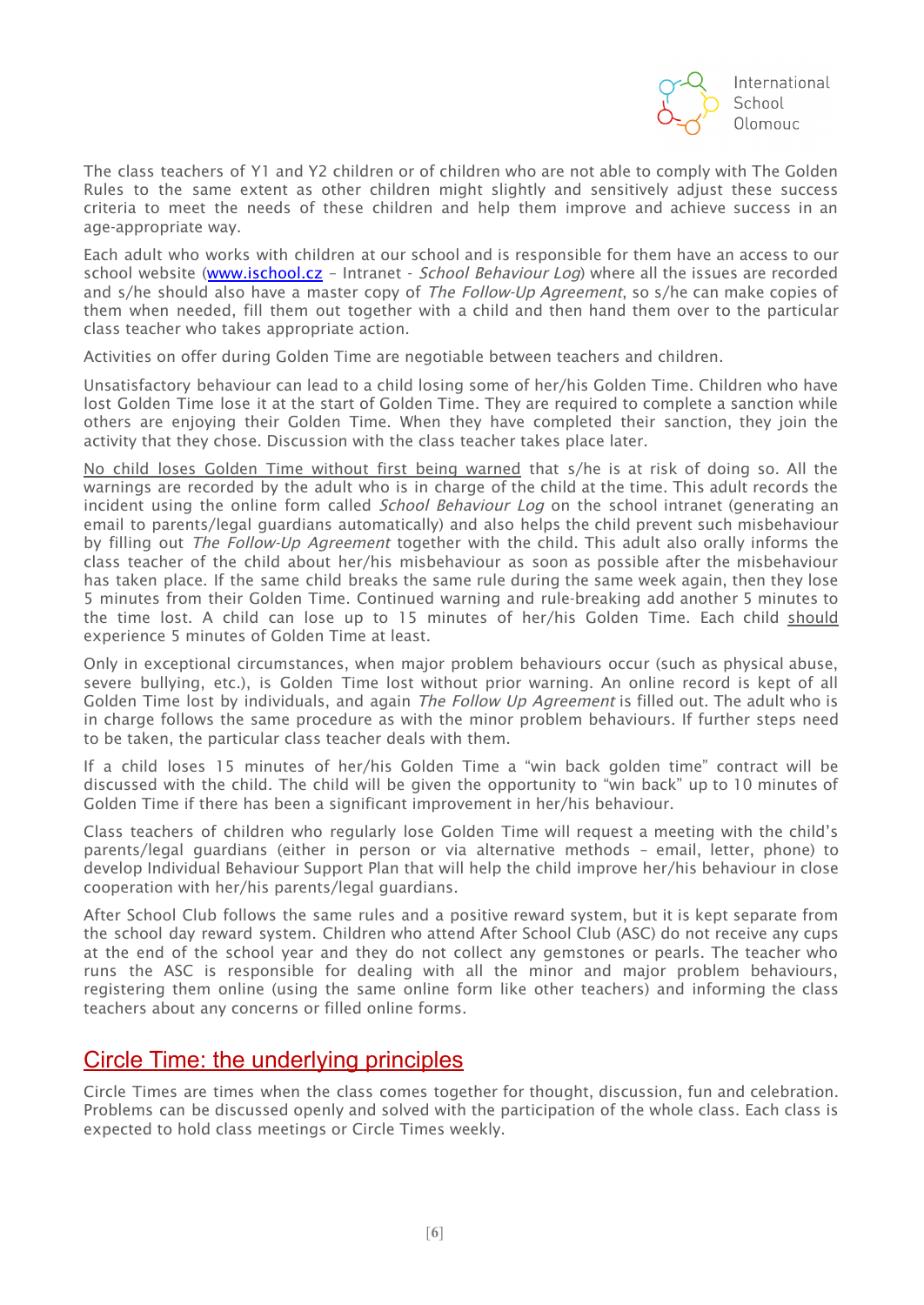

Everyone in the circle is equally important. The teacher is a part of the circle, and not the centre of it. If children are seated then the teacher must use the same chair. If the children are on the carpet then the teacher must sit there also.

Circle Time is a time not only for talking, but also for listening and respecting other people's rights to speak up and give opinions.

## Lesson Rules: the underlying principles

### *Tell me and I forget. Teach me and I remember. Involve me and I learn. (Benjamin Franklin)*

We encourage children to become active learners. They are not passive in the process, they have to work as hard as the teacher, and they need to appreciate this. We have high expectations of all children in terms of their behaviour and work during each lesson. The rule "We work hard." was broken down into its component elements:

- 1. We are ready and on time.
- 2. We complete our homework.
- 3. We work well with others (talk at the right time, follow instructions, pay attention and cooperate well).
- 4. We use time the right way.
- 5. We are active and involved.
- 6. Our work is neat and well organized.
- 7. We try hard to improve our work.
- 8. We take ´risks´ when learning.
- 9. We solve problems related to learning.

These Lesson Rules are displayed in each classroom.

Children are expected to follow these rules. They are introduced to the children at the beginning of the school year. Each class teacher makes sure that children understand what they mean and why they should follow them. S/he also provides her/his class with a table into which weekly lesson performances as well as absence will be recorded.

If children are not alert all the time throughout the lesson, the teacher records which rule the child has followed well (i.e.: -2 if the child did not complete her/his homework) and at the end of the lesson helps them realize what they need to improve on to succeed next time.

Those who adhere to the Lesson Rules are praised, those who have shown an outstanding performance are given a gemstone into their treasure chest and are explained what is so exceptional about their performance. The teacher records it (i.e.: +2 if the child has handed in an excellent piece of homework). Once a child has collected certain number of gemstones (and that can differ with respect to the children´s age or needs; for Y1 and Y2 children it can be 3 gemstones, for Y3, Y4, Y5 and Y6 it can be 5 gemstones – the decision lies with each class teacher but needs to be discussed with other teachers), s/he can come to her/his class teacher and exchange them for a pearl. These pearls are used every half term at House Assemblies and transferred into house points that add up to the points each house has already collected. Every half term, the house with the most collected pearls will get a reward chosen by the Student Council. This can be changed according to the current situation (pandemic, school closure) or following the suggestions of the Students Council.

At the end of each week particular class teachers check the weekly lesson performance table. If there are three records of poor or outstanding lesson performances, the class teacher makes a record into the online form called Lesson Rules which is again available on the school website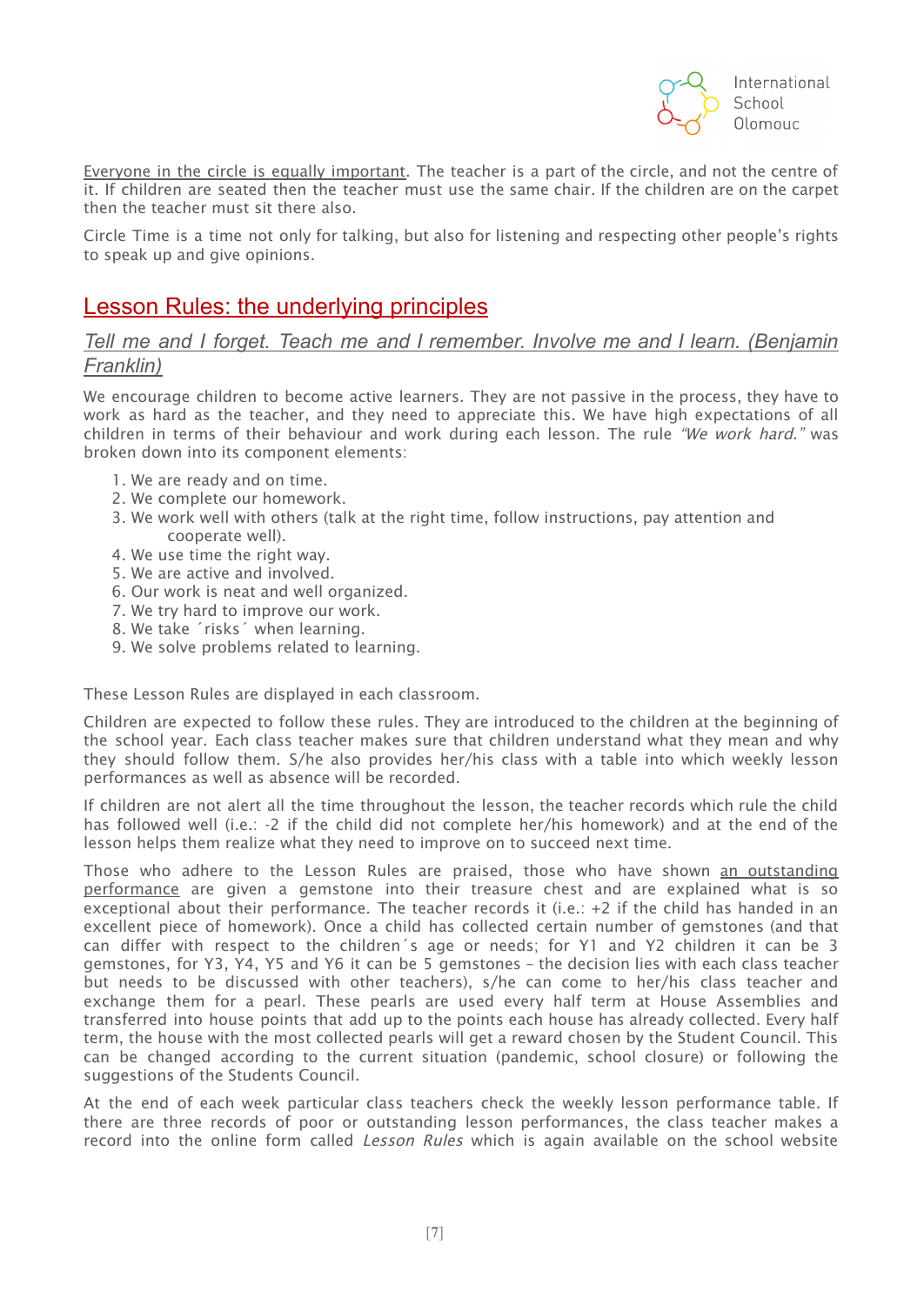

[\(www.ischool.cz](http://www.ischool.cz/) – Intranet - Lesson Rules), generating an email to parents/legal guardians automatically.

Teachers should actively seek opportunities to praise learners for following the lesson rules in an exemplary way. Effective praise can help children understand the expectations set by the lesson rules more clearly. If a child does exceptionally well in the lesson, a note can be sent to her/his parents/legal guardians about such a great performance. If a child behaves inappropriately in the lesson (i.e.: covering up the truth, exaggerated reactions, etc.), teachers are recommended to inform the particular class teacher about it and write a note about such behaviour onto the database (note in the class register, another note).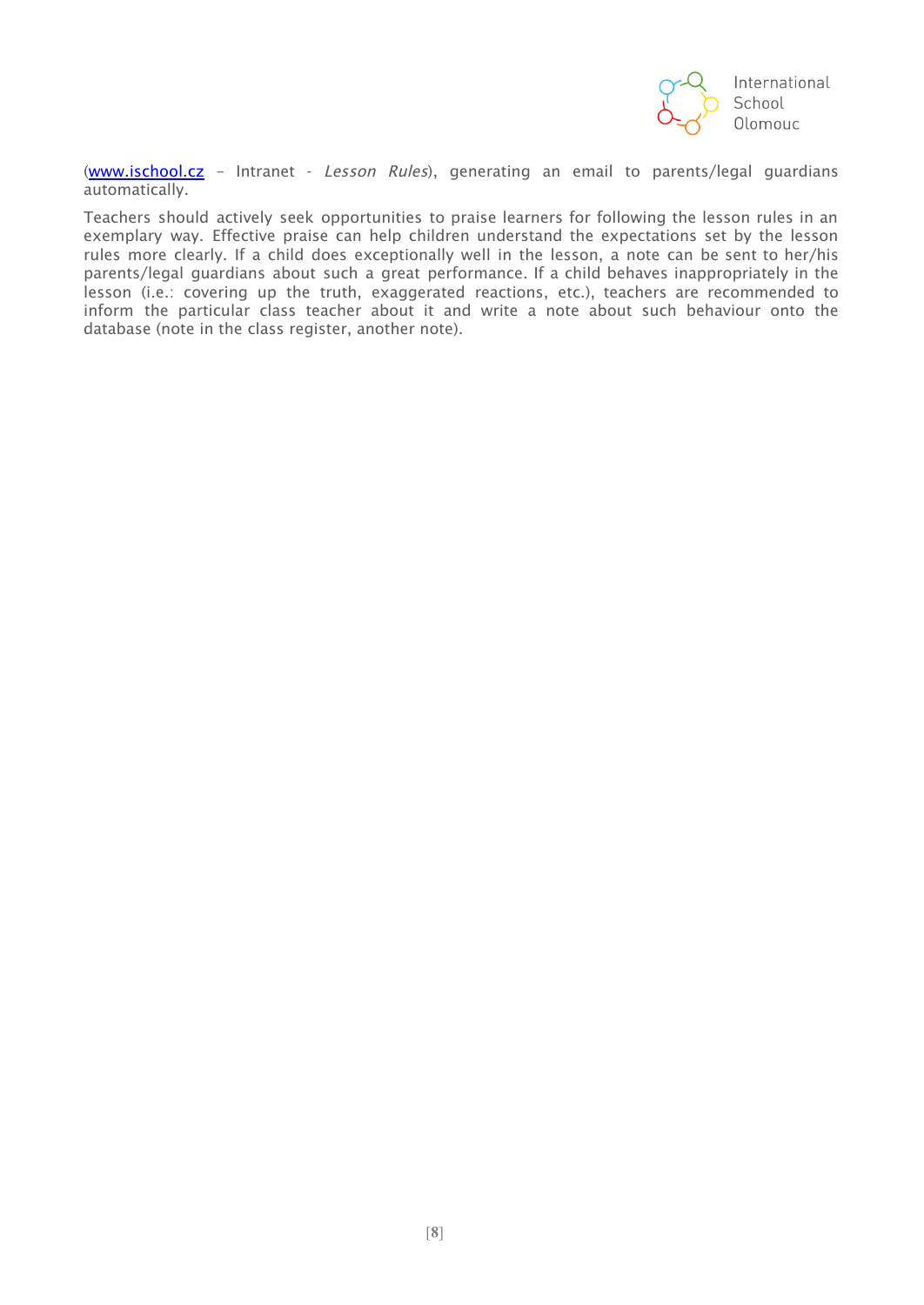

## Guidance for All Staff

### *One of the most powerful determinants of a child's behaviour is a positive adult role model.*

Positive reinforcement of good behaviour is more effective than negative punishments. Although there are agreed sanctions for children who misbehave, it is encouragement of good behaviour which is far more important. Staff should praise children who behave in a polite, helpful, considerate and sensible manner. Verbal feedback on behaviour deserves a high priority around the whole school and during off-site visits. Good behaviour and positive attitudes should be discussed in Circle Times, assemblies and with particular class teachers on a daily basis.

Staff should ensure that all learning activities are well planned, organised and resourced, as this will help the child to know what is expected of her/him. We need to teach behaviour as we need to teach other aspects of the curriculum. Classes that have well-organised lessons that are well prepared and that take into account the full range of the learning abilities, tend to have few discipline problems. A calm, controlled, learning environment is conducive to positive learning and helps to give the child a feeling of security and confidence. The climate for learning, in or out of the classroom, can promote good behaviour.

All children should be treated with sensitivity to maintain and raise self-esteem. Comments made to a child should focus on the positive and be made positively and constructively. Where disapproval is used, it should focus on the behaviour rather than the child.

Staff should, where practicable, take time to explain the reasons for a child being asked to do something. Every care should be taken to demonstrate respect and care for people and property. The child should be listened to and spoken to calmly. There should never be the intention to belittle or demean. Every effort should be made to diffuse potential problems before they arise. This may be done by discussion, good organisation, consultation and similar strategies.

Serious misbehaviour such as physical or emotional bullying, rudeness, fighting or physical violence, swearing, racist or prejudiced remarks, deliberate disobedience, stealing, deliberate damage or any violence against teachers and other staff, included verbal aggression, is never acceptable and should be dealt with when encountered.

For more information about Peer on Peer abuse and bullying please see *Child Protection Policy*.

### We do not shout at children.

### The use of physical punishments is illegal.

The school will work with the child's parents/legal guardians to help modify poor behaviour through approaches that are applied consistently at home and school.

The Head of School reserves the right to inform a parent/carer of her/his child's unacceptable behaviour, which may under extreme circumstances (physical or verbal violence against children or adults; or any other repeated anti-social behaviour that does not change despite intervention) lead to either an out-of-school suspension or a permanent exclusion. Staff should consult with the Head of School when behaviour becomes a concern.

Any behaviour that requires an investigation will be recorded onto the online School Behaviour Log form which is available on the school website (www.ischool.cz- Intranet - School Behaviour Log). generating an email to parents/legal guardians automatically.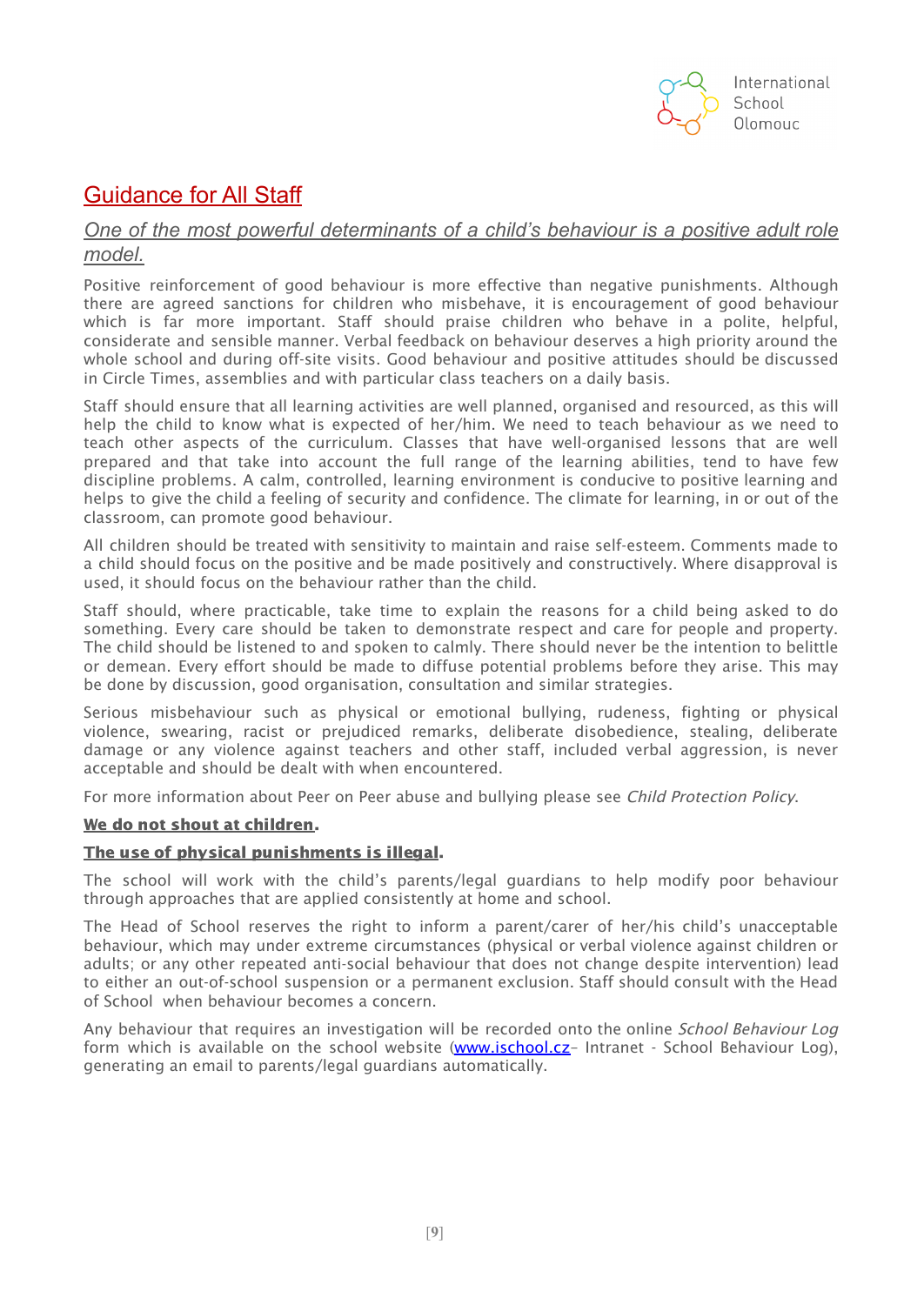

### Guidance when dealing with issues during unstructured time

*A child's behaviour is dealt with according to her/his age and level of understanding.*

When disputes arise, on the playground for example, all children involved should be given the opportunity to explain their case without interruption. They should be encouraged to find a solution. No blame should be attached to one child more than another until all the facts have been determined.

Where appropriate, each child should be asked to apologize and make friends after disputes. Time needs to be put aside to repair and rebuild.

All staff should maintain high expectations for good behaviour, apply the policy consistently and fairly and set a good example of calm, polite and friendly relationships. One of the most powerful determinants of behaviour management is the example adults and older pupils set, particularly when managing conflict.

### Rewarding Good Behaviour

### *We reinforce good behaviour and help children to feel good about themselves.*

We reward good behaviour by:

- a quiet word, or smile of acknowledgement;
- written comment on a child's work;
- public praise;
- visit to another member of staff, including the Head of School;
- informing parent by letter or verbally;
- table with received medals on the class reward board;
- fish with coloured starfish;
- treasure chests with gemstones and pearls;
- items available at the market or during Treat Day (if organized);
- treats during Treat Day (if organized);
- stickers;
- certificates;

## Dealing with Behaviour Intervention

*Each child needs to learn the consequences of their own actions and take responsibility for the way in which he/she behaves.*

We will always try to identify the causes of behaviour issues and promote strategies to support the child in order to modify their behaviour.

We base our intervention around three questions:

- 1. What has happened?
- 2. How do we know?
- 3. What can we do to stop the behaviour happening again?

If a child behaves in a way that is unacceptable, it will be necessary to use sanctions. The child will be told that her/his behaviour is unsuitable, be given the opportunity to discuss the situation and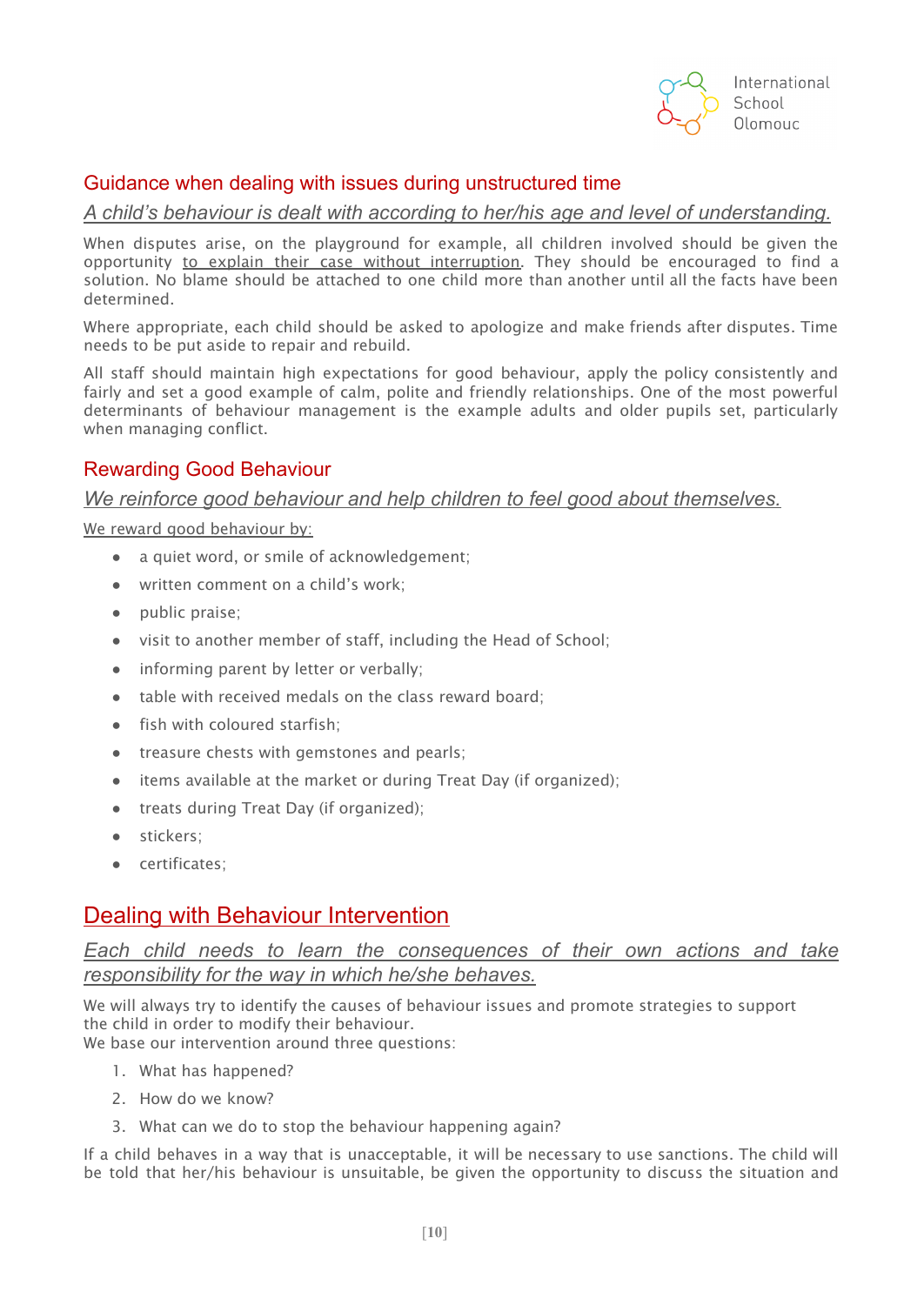

will be encouraged to modify that behaviour. Where appropriate the adult will then adhere to the agreed system of sanction.

The school employs a number of sanctions to enforce The Golden Rules and Lesson Rules, and to ensure a safe and positive learning environment. We employ each sanction appropriately to each individual situation.

### Disciplinary procedure and sanctions:

The punishment should reflect the seriousness of the misconduct (the timescale over which these sanctions are enforced may vary):

- **1. Verbal Reminder** a child is given a verbal reminder and description of what positive behaviour is expected.
- 2. Verbal Warning a child is warned that s/he is at risk of receiving a time out. A child may be asked to move to a place nearer the teacher, or to sit on their own, or to redo a task (in the lesson).
- 3. Time Out
- a child sits/stays aside from the rest of the class until they feel calm enough to continue.
- a child is sent to a buddy teacher classroom or to the Head of School's office until s/he calms down and is in a position to work or play sensibly again with others.
- 4. Recorded Warning a child is warned that s/he is at risk of losing 5 minutes of his Golden Time (in the lesson and during unstructured time).
	- a. Follow Up Agreement a child fills out the Follow up Agreement together with the teacher who witnessed the misbehaviour.
- 5. Loss of Golden Time a child loses 5, 10, or 15 minutes of her/his Golden Time.
	- a. Follow Up Agreement a child fills out the Follow up Agreement together with the teacher who witnessed the misbehaviour.
- **6. Loss of Recess** a child stays with the teacher on duty for the lunch break. S/he is not allowed to play and may be given a sanction.
- 7. Loss of Other Privileges a child may not participate in off-site visits, school trips, summer camps, ski camps, or any other events taking place out of school if s/he does not adhere to The Golden Rules or Lesson Rules. The class teacher records onto the database the loss of these privileges and informs the child's parents/legal guardians about it. The child will either stay at school or will be asked to stay at home instead.
- 8. In-school Suspension a child stays with the class teacher or the Head of School after school and is given a sanction. The class teacher records it onto the database and informs the child's parents/legal guardians about it. If the child does not attend the after-school club, it is recommended to arrange the day for such suspension together with the child's parents/legal guardians, so it does not interfere with their schedule. If the child does attend the after-school club, the teacher who runs the after school club must be informed about the suspension.
- 9. Out-of-school Suspension a child can be sent home when major problem behaviour has occurred. A child can be suspended for up to 3 days. This must be consulted with the Head of School who also informs the child's parents/legal guardians about it.
- 10. Permanent exclusion from the school extremely serious (physical and verbal violence against children or adults) or persistent misconduct may result in the child receiving a permanent exclusion from school. This may be used as a result of all other interventions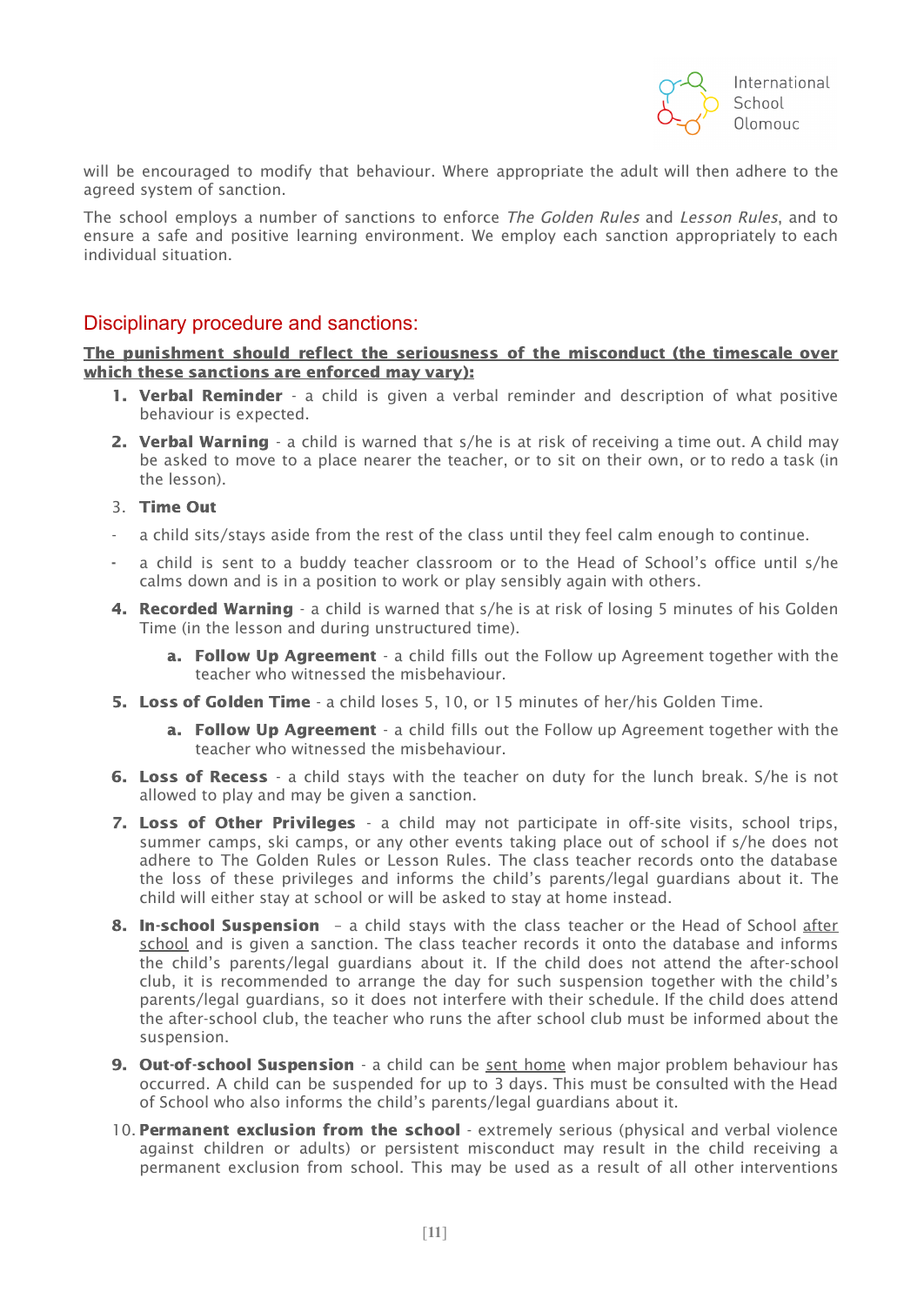

being applied and having failed and the child persisting in inappropriate behaviour. If the Head of School excludes a child permanently, s/he informs the parents/legal guardians/carers immediately, giving reasons for the permanent exclusion.

It is the responsibility of the supervising teacher to record all sanctions from the Recorded Warning level to Permanent Exclusion from the school.

The safety of the children is paramount in all situations. If a child's behaviour endangers the safety of others, the class teacher stops the activity and prevents the child from taking part for the rest of that session.

### Incidents of misconduct are dealt with in the following way:

**Step 1** - the teacher on hand (classroom, playground, etc.) deals with the incident and imposes a sanction.

Step 2 - the teacher refers the incident to the class teacher, or the Head of School (if the class teacher is not available). An appropriate sanction may be imposed.

**Step 3** - the class teacher informs via the school information system the child's parents/legal guardians/carers if the Golden Time has been lost, or major problem behaviour has occurred.

Step 4 - if the whole Golden Time has been lost, or when major problem behaviour has occurred more than once, the class teacher arranges a meeting with the teachers and the Head of School or the SEN Coordinator to develop an *Individual Behaviour Support Plan* and seek to involve parents/legal guardians to support the plan.

Step 5 – in case a child keeps misbehaving the Head of School informs the child's parents/legal guardians/carers in writing and seeks an appointment in order to discuss the situation together with the class teacher, with a view to improving the behaviour of the child.

**Step 6** - the Head of School is responsible for taking the matter further and considering out-of-school suspension or permanent exclusion.

Advice and assistance for the school and the child may be sought from other professionals e.g. the school SEN Coordinator, Special Education Behaviour Specialist, Psychologist, etc. The child may be placed on the Special Needs Register. This brings increasing specialist expertise to bear on the difficulties the child may be experiencing. Additional support will be provided within school involving the use of positive targeted strategies e.g. enhanced reward systems, behaviour targets, social skills work, etc. In these cases the child concerned may have adapted / additional rewards, sanctions and guidelines for behaviour to those in the behaviour policy and these will be communicated to all staff by the particular class teacher.

## Success Criteria

Indications that this Behaviour Policy is succeeding could include:

- A reduction in the number of Golden Time minutes removed.
- A reduction in the number of incidents recorded in the online forms.
- A reduction in the number of incidents referred to the Head of School.
- Positive feedback from teachers, support staff, parents/legal guardians, children, outside agencies, school trips, visitors to school, etc…
- Observation of positive behaviour in classrooms, hallway, cafeteria and playground.
- A calm, quiet and orderly feel to the school.
- Good and positive relationships in the school.